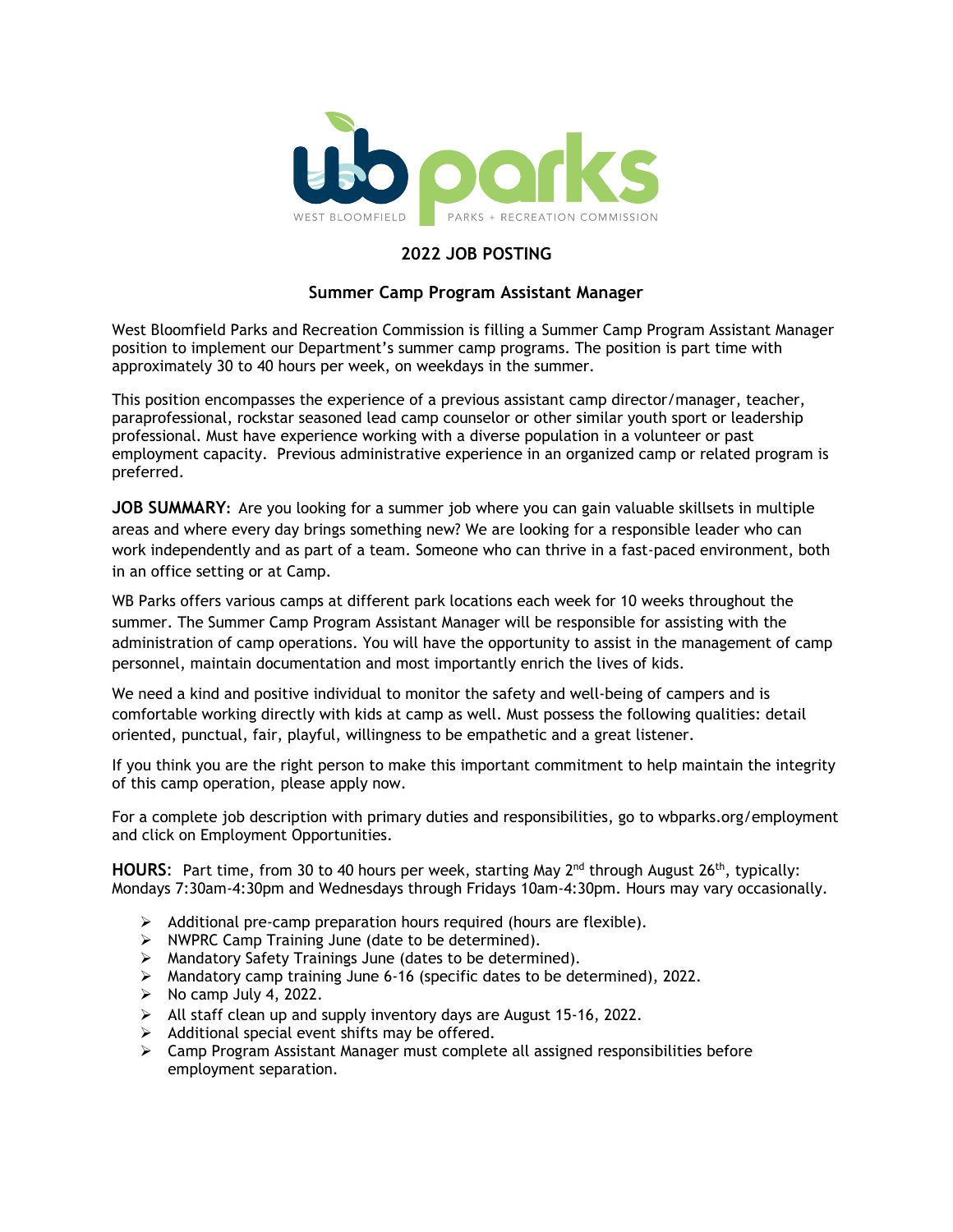**QUALIFICATIONS:** Must be 21 year or older; Applicants must hold a High School Diploma; CPR, First Aid, AED, Epi Pen certification preferred or obtain before Camp Training (we will provide). Must pass a criminal history check as well as central registry clearance. Must be energetic enough to work with children, ages 5-12.

**HOURLY RATE:** \$13 per hour

**START DATE:** May 2, 2022

**TO APPLY:** To be considered for this position, please submit a completed application and resume. **See [wbparks.org/employment](file://10.0.4.221/common_data/Human%20Resources/Job%20Descriptions%20and%20Job%20Postings/Job%20Postings-2019/wbparks.org/employment) for application timeline and interview dates.**

HR Department West Bloomfield Parks and Recreation Commission 4640 Walnut Lake Road West Bloomfield, MI 48323 [hr@wbparks.org](mailto:hr@wbparks.org)

*Applications are available at West Bloomfield Parks or download a copy online at [wbparks.org/employment.](file://10.0.4.221/common_data/Human%20Resources/Job%20Descriptions%20and%20Job%20Postings/2017/wbparks.org/employment)*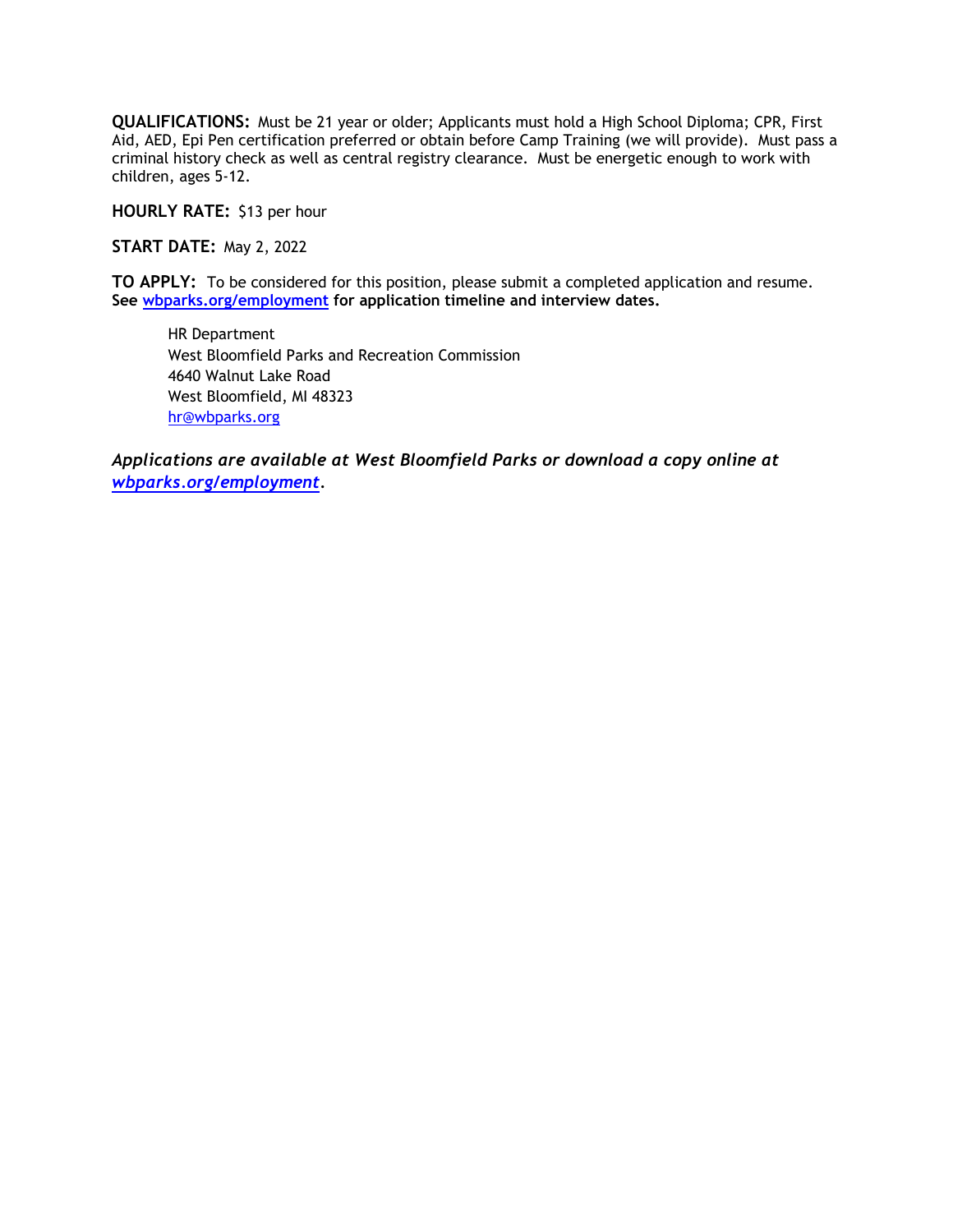

**Job Description Job Title: Camp Program Assistant Manager Department: Recreation FLSA Status: Non-Exempt Salary Grade: Grade 3** 

**Position Description Summary:** The Camp Program Assistant Manager will assist with the administration of summer camp operations. This position requires a detailed oriented person; someone who is very punctual and able to work independently; someone who can thrive in a fast-paced environment, both in an office setting or at camp. In addition, this position will also require implementation of summer day camp activities therefore requiring a level of comfort working directly with campers, ages 5-12, as well.

**Working Hours:** Typically Mondays 7:30am-4:30pm and Wednesday through Fridays 10am-4:30pm. Some evenings or special event shifts may be offered. Average of 30 to 40 hours per week for 12 weeks out of the summer.

## **Essential Function(s) of the Position:**

*The duties listed below are intended only as illustrations of the various types of work that may be performed. The omission of specific statements of duties does not exclude them from the position if the work is similar, related or a logical assignment to the level and/or class of this position.*

- Must be 21 or older.
- Lead in camp waiver management and binder preparation.
- Assists the Camp Administrator with contracted camp site checks as well as supervising contractual camp staff.
- Substitute for Camp WB staff as needed, which may include a leadership role in: conducting camp activities (crafts, games, swimming, canoeing), attending field trips and directing camp counselors.
- Make field trip confirmation calls.
- Compose weekly newsletters for all camps.
- Takes initiative in every day operations. Is proactive when challenges arise.
- Assists with camp supply purchasing and allocation.
- Assists the Camp Administrator with special activity/event preparation and implementation.
- Ability to respond to supervisor requests in a timely and professional matter, specifically with email/phone/text communication.
- Ability to adhere to given deadlines and prioritize work assignments.
- Ensure the safety and well-being of campers.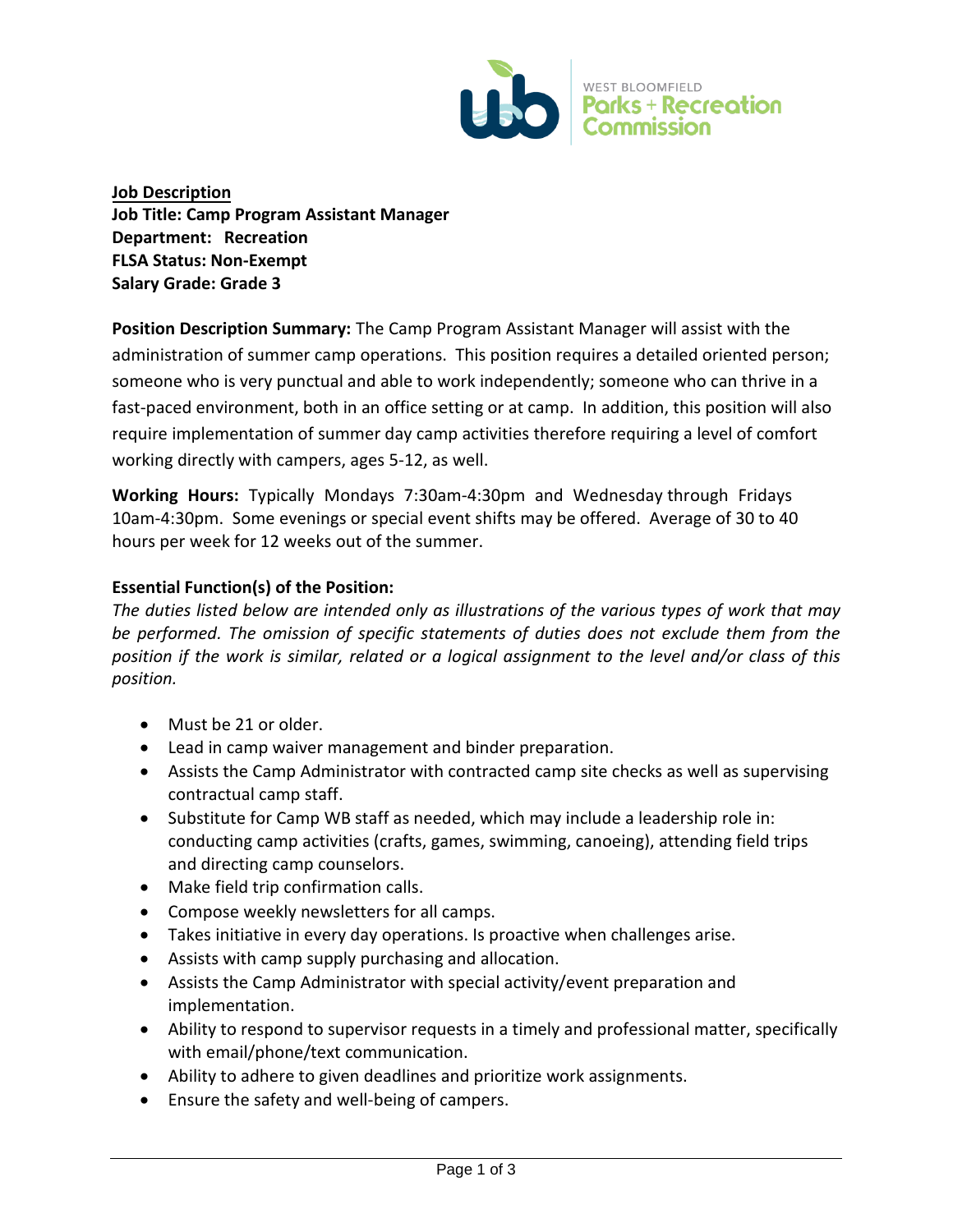- Resolves minor problems and arranges for support as needed.
- Assists Recreation Programmers with other tasks and projects as directed.
- Adheres to the Commission guidelines, policies and procedures.
- Other duties as assigned.

# **Education/Experience/Licenses/Certificates:**

- High School diploma or equivalent.
- CPR, First Aid, AED, Epi Pen certification or obtain before Camp Training. WBPRC provides one training date.
- Must possess valid Michigan Driver's License.
- Experience working with children.
- Experience working with a diverse population in a volunteer or past employment capacity.
- Administrative experience in an organized camp or related program preferred.
- Proficient in Microsoft Word, Excel and Publisher preferred.

## **Knowledge, Skills and Abilities:**

- Strong communication skills including in-person, over the phone and in writing.
- Must be personable.
- Must enjoy problem solving.
- Must be able to work with parents, campers and contractual staff depending on the day and week.
- Good organizational skills with emphasis on detail.
- Ability to handle questions and concerns from the public and from employees in a professional manner.
- Ability to organize work and be able to work independently, as well as with a team. May have balance a half day in an office setting and the other part of the day working with campers.
- Must be productive, courteous, flexible, resourceful and creative as well as have effective work skills.
- Ability to respond to supervisor requests in a timely and professional matter, specifically with email/phone/text communication.
- Ability to adhere to given deadlines.
- Ability to operate various pieces of office equipment, as well as some equipment during programs & events.
- Must be professional in appearance.

# **Equipment, Machinery, Tools and Vehicles Used:**

Office equipment used includes computer, fax machine and large capacity printer. Required to drive the WB Parks recreation minivan daily.